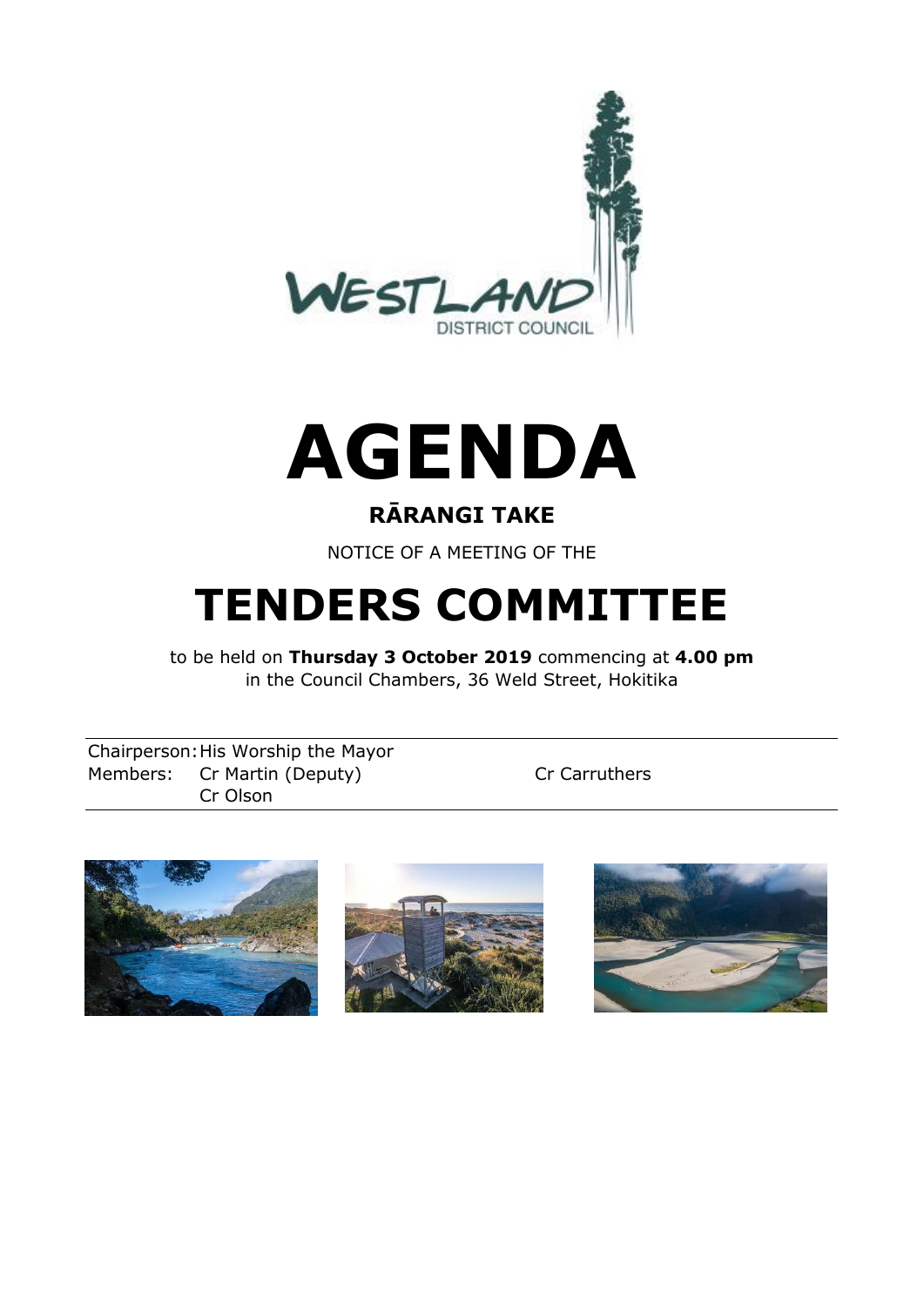## **Council Vision:**

We work with the people of Westland to grow and protect our communities, our economy and our unique natural environment.

### **Purpose:**

The Council is required to give effect to the purpose of local government as prescribed by section 10 of the Local Government Act 2002. That purpose is:

- (a) To enable democratic local decision-making and action by, and on behalf of, communities; and
- (b) To promote the social, economic, environmental, and cultural well-being of communities in the present and for the future.

### **1. NGĀ WHAKAPAAHA APOLOGIES**

Deputy Mayor Martin (tentative).

### **2. WHAKAPUAKITANGA WHAIPĀNGA DECLARATIONS OF INTEREST**

Members need to stand aside from decision-making when a conflict arises between their role as a Member of the Council and any private or other external interest they might have. This note is provided as a reminder to Members to review the matters on the agenda and assess and identify where they may have a pecuniary or other conflict of interest, or where there may be a perception of a conflict of interest.

If a member feels they do have a conflict of interest, they should publicly declare that at the start of the meeting or of the relevant item of business and refrain from participating in the discussion or voting on that item. If a member thinks they may have a conflict of interest, they can seek advice from the Chief Executive or the Group Manager: Corporate Services (preferably before the meeting). It is noted that while members can seek advice the final decision as to whether a conflict exists rests with the member.

#### **3. NGĀ MENETI O TE HUI KOMITI MINUTES OF COMMITTEE MEETING** Minutes were circulated separately.

**4. KA MATATAPU TE WHAKATAUNGA I TE TŪMATANUI RESOLUTION TO GO INTO PUBLIC EXCLUDED**  (to consider and adopt confidential items)

Resolutions to exclude the public: Section 48, Local Government Official Information and Meetings Act 1987.